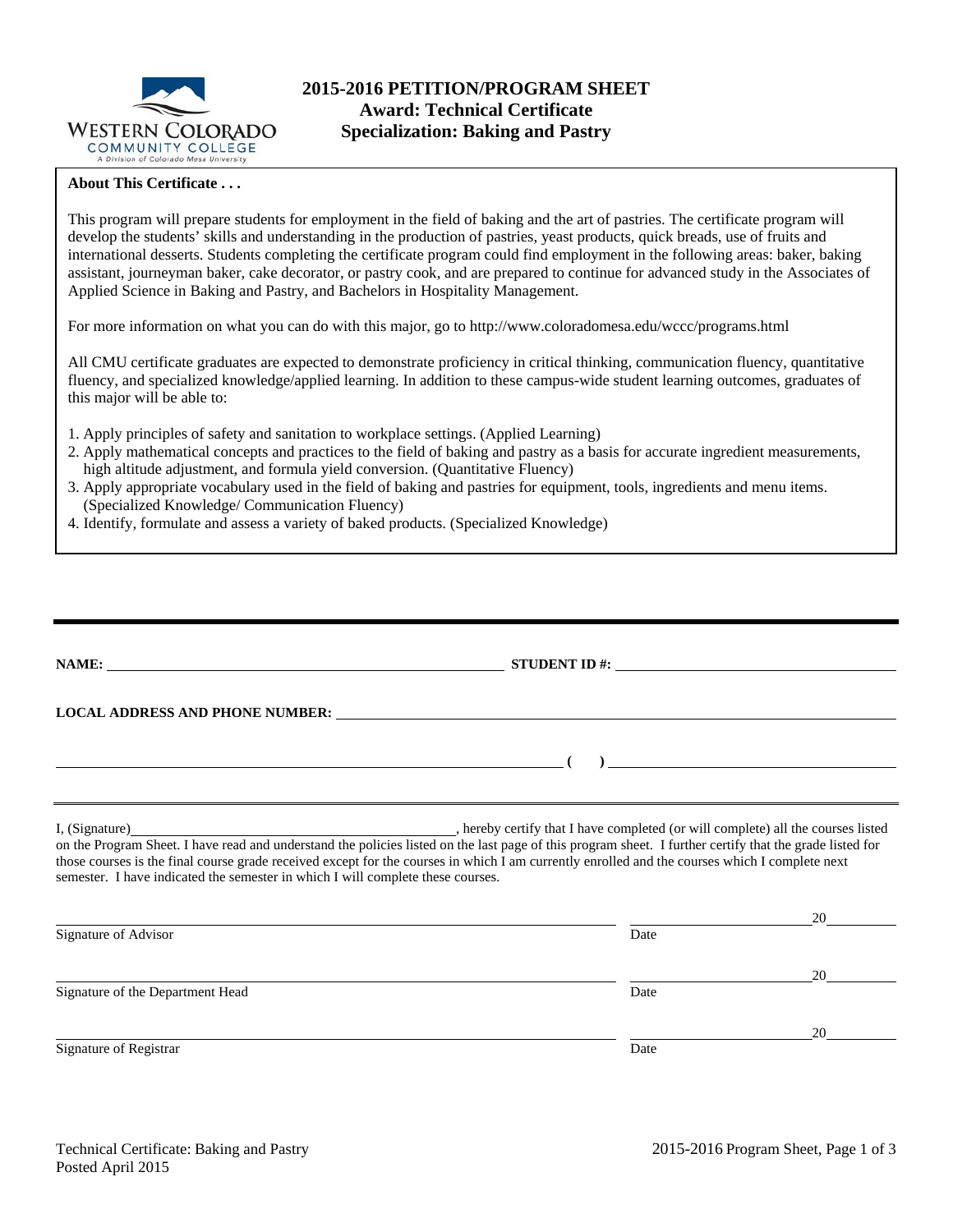#### **Students should work closely with a faculty advisor when selecting and scheduling courses prior to registration.**

#### **DEGREE REQUIREMENTS:**

- <sup>2</sup> 2.00 cumulative GPA or higher in all CMU coursework and a "C" or better must be achieved in coursework toward major content area.
- **Pre-collegiate courses (usually numbered below 100) cannot be used for graduation.**
- **Program sheets are for advising purposes only. Because a program may have requirements specific to the degree, check with your advisor for** additional guidelines, including prerequisites, grade point averages, grades, exit examinations, and other expectations. It is the student's responsibility to be aware of, and follow, all guidelines for the degree being pursued. Any exceptions or substitutions must be approved by the faculty advisor and/or Department Head. Courses related to teacher licensure must also be approved by the Teacher Education Dept.
- When filling out the program sheet a course can be used only once.
- See the "Undergraduate Graduation Requirements" in the catalog for additional graduation information.

#### **TECHNICAL CERTIFICATE: BAKING AND PASTRY**

|                     | (30 semester hours) Need a "C" or higher in each course. |                    | Course No Title                |                                           | Sem.hrs Grade Term |  |
|---------------------|----------------------------------------------------------|--------------------|--------------------------------|-------------------------------------------|--------------------|--|
| Course No Title     |                                                          | Sem.hrs Grade Term |                                |                                           |                    |  |
|                     |                                                          |                    |                                | CUAR 151 Intermediate Bread Prep          |                    |  |
| <b>Core Classes</b> |                                                          |                    |                                | CUAR 152 Individual Fancy Dessert Prod. 3 |                    |  |
| CUAR 100            | <b>Culinary Fundamentals</b>                             |                    |                                | CUAR 236 Advanced Baking                  |                    |  |
| <b>CUAR 101</b>     | Food Safety & Sanitation                                 |                    | <b>Culinary Arts Electives</b> |                                           | O                  |  |
| <b>CUAR 145</b>     | Introduction to Baking                                   |                    | CUAR                           |                                           |                    |  |
| <b>CUAR 150</b>     | Decorating & Presentation                                |                    | <b>CUAR</b>                    |                                           |                    |  |
| <b>CUAR 156</b>     | Nutrition for Hospitality                                |                    |                                |                                           |                    |  |
|                     |                                                          |                    | <b>CUAR</b>                    |                                           |                    |  |

#### **Choose from the following electives**

| Course #        | <b>Course Name</b>               | Hrs   |
|-----------------|----------------------------------|-------|
| <b>CUAR 115</b> | Intro to SustainableCuisine      | 3     |
| <b>CUAR 271</b> | Techniques of Competition – hot  | 3     |
| <b>CUAR 125</b> | Intro to Foods                   | 4     |
| <b>CUAR 281</b> | Internship                       | $1-6$ |
| <b>CUAR 153</b> | Confectionaries                  | 3     |
| <b>CUAR 160</b> | Cake Decorating                  | 5     |
| <b>CUAR 163</b> | <b>Adv Wedding Cakes</b>         | 3     |
| <b>CUAR 179</b> | Wine, Spirits and Beers          | 3     |
| <b>CUAR 251</b> | Adv Garde Manger                 | 3     |
| <b>CUAR 255</b> | Supervision in Hospitality       | 3     |
| <b>CUAR 262</b> | Purchasing in Hospitality        | 3     |
| <b>CUAR 269</b> | Dietary Baking                   | 3     |
| <b>CUAR 272</b> | Techniques of Competition - cold | 3     |

# **SUGGESTED COURSE SEQUENCING FOR A CERTIFICATE IN BAKING AND PASTRY**

This is a recommended sequence of course work. Certain courses may have prerequisites or are only offered during the Fall or Spring semesters. It is the student's responsibility to meet with the assigned advisor and check the course matrix on the Colorado Mesa website for course availability.

### **FRESHMAN YEAR**

| <b>Fall Semester</b> |                                  | <b>Hours</b> | <b>Spring Semester</b> |                                              | <b>Hours</b> |
|----------------------|----------------------------------|--------------|------------------------|----------------------------------------------|--------------|
| CUAR 100             | Culinary Program Fundamentals 3  |              | <b>CUAR 151</b>        | Intermediate Bread Preparation               |              |
| <b>CUAR 101</b>      | Food Safety & Sanitation         |              | <b>CUAR 152</b>        | <b>Individual Fancy Dessert Production 3</b> |              |
| <b>CUAR 145</b>      | Introduction to Baking           |              | <b>CUAR 236</b>        | <b>Advanced Baking</b>                       |              |
| <b>CUAR 150</b>      | Decorating and Presentation      |              | <b>CUAR Electives</b>  |                                              |              |
| <b>CUAR 156</b>      | <b>Nutrition for Hospitality</b> |              |                        |                                              |              |
|                      |                                  |              |                        |                                              |              |